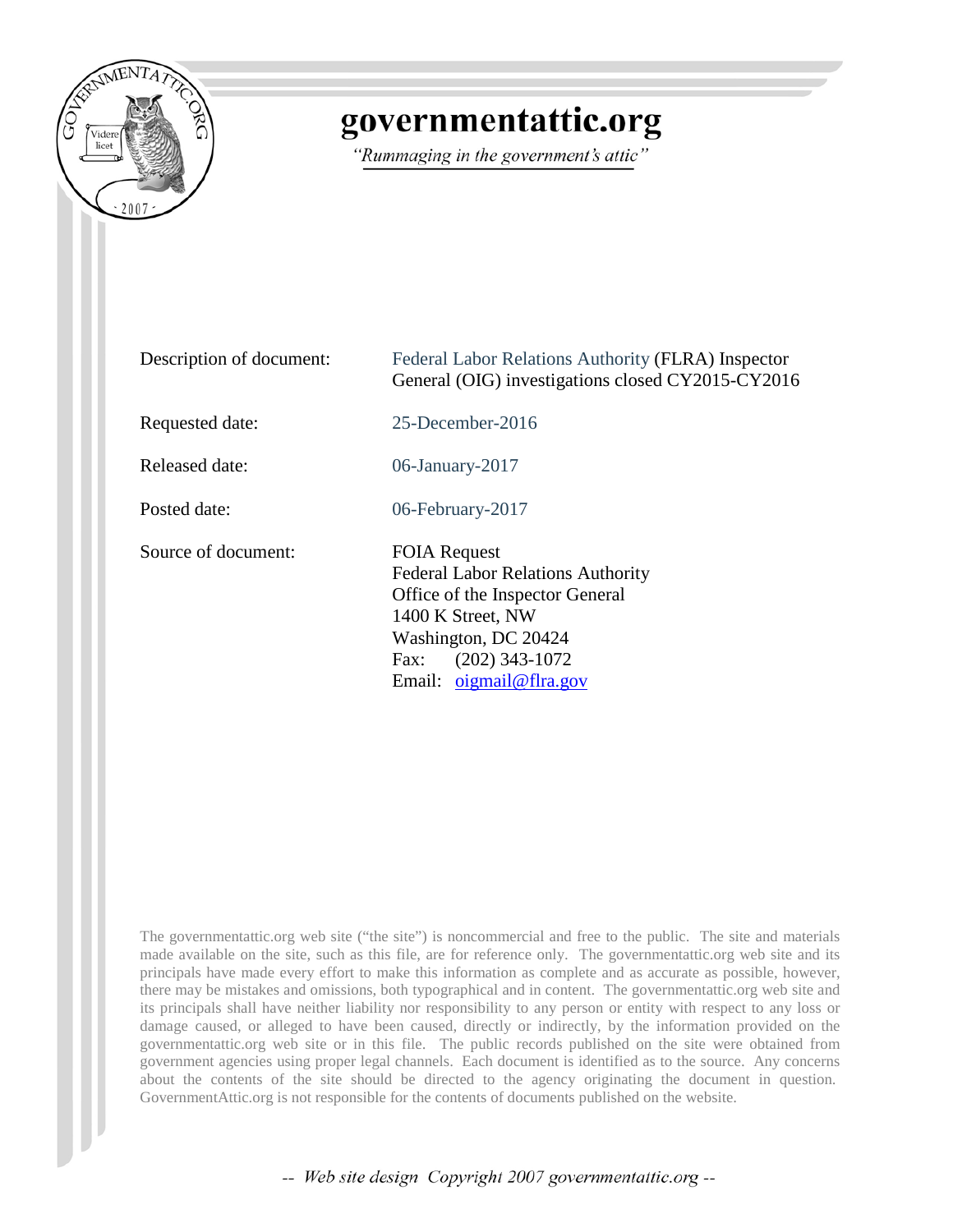

## UNITED STATES OF AMERICA **FEDERAL LABOR RELATIONS AUTHORITY**  WASHINGTON, D.C. 20424-0001

January 6, 2017

This responds to your December 25, 2016, Freedom of Information Act (FOIA) requesting:

• A copy or printout of the list of FLRA OIG investigations closed during calendar year 2015 and 2016.

Although you have agreed to pay statutory fees of up to \$30, there are no chargeable fees in connection with processing your request. Pursuant to  $\S 2411.8(c)$  of the Federal Labor Relations Authority's (FLRA) regulations (5 C.F.R. § 241 l.8(c) (2012), your request is granted.

Sincerely,

Dana Rooney

**Inspector General** 

Enclosure